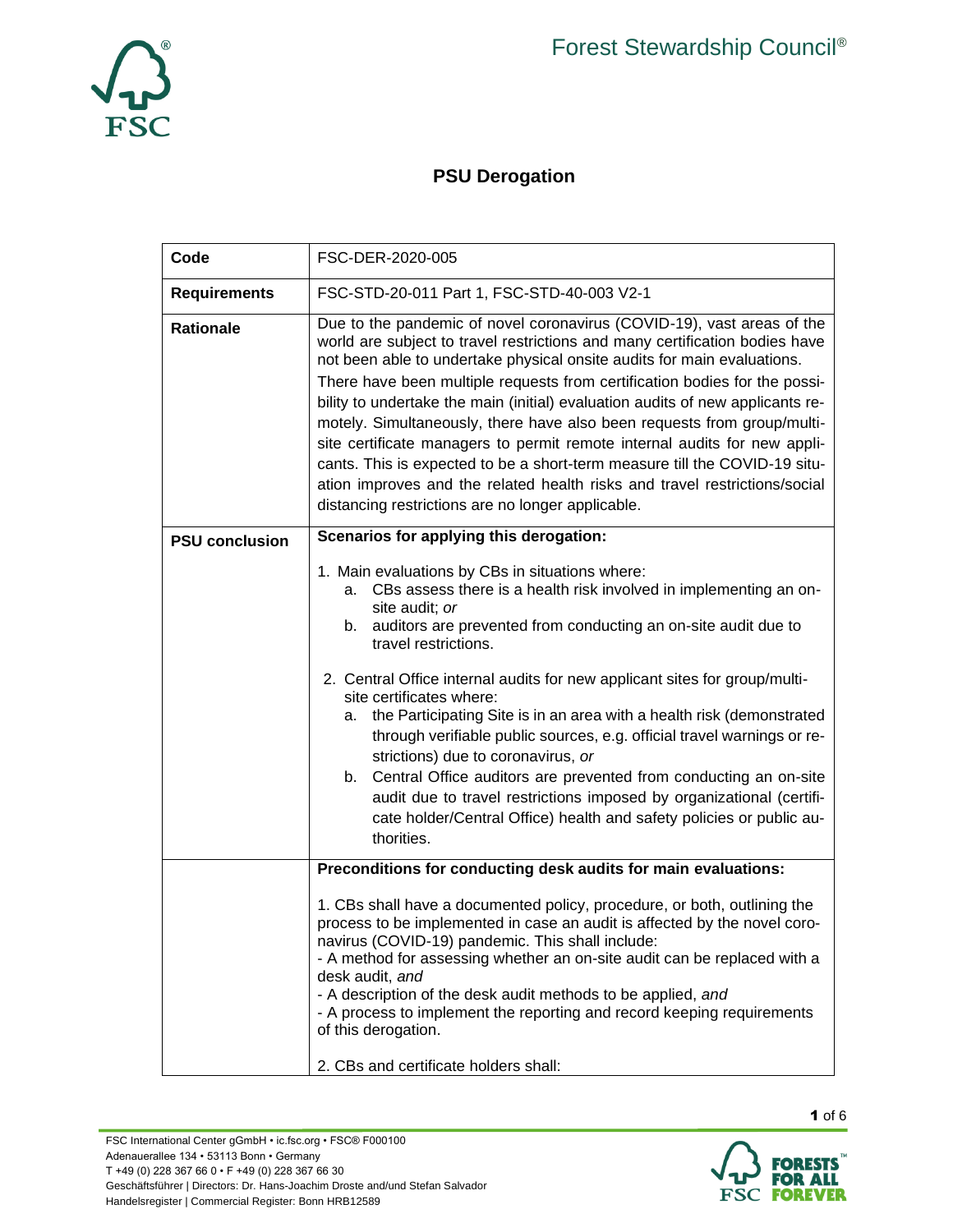

| - have the technical and operational capacity to conduct audits remotely,<br>and<br>- agree on a secure and confidential data transmission and<br>- ensure the availability of key staff.<br>NOTE: This requirement shall include all sites/group members covered in<br>the application, and any contractors who are physically handling the ma-<br>terial.                                                                                                                                                                                                                                    |  |  |  |  |
|------------------------------------------------------------------------------------------------------------------------------------------------------------------------------------------------------------------------------------------------------------------------------------------------------------------------------------------------------------------------------------------------------------------------------------------------------------------------------------------------------------------------------------------------------------------------------------------------|--|--|--|--|
| 3. CBs shall utilize information and communication technology (ICT) to<br>evaluate the applicant.                                                                                                                                                                                                                                                                                                                                                                                                                                                                                              |  |  |  |  |
| 4. Desk audits should be conducted on the basis of:<br>- virtual video meetings / virtual company tour,<br>- interviews with relevant people of the certificate holder and stakehold-<br>ers,<br>- relevant documents and records,<br>- other best available information.                                                                                                                                                                                                                                                                                                                      |  |  |  |  |
| Certification bodies may conduct desk audits for main evaluations of<br>Chain of Custody and Project certification applicants according to the<br>following requirements:                                                                                                                                                                                                                                                                                                                                                                                                                      |  |  |  |  |
| 1. Prior to conducting a main evaluation, the information obtained by<br>the CB from the applicant shall be sufficient to conduct the risk<br>assessment according to the requirements in this derogation (see<br>FSC-STD-20-001 V4-0 Clause 4.1.3).                                                                                                                                                                                                                                                                                                                                           |  |  |  |  |
| 2. The certification body can demonstrate that the full scope of the<br>audit can be covered remotely, and it is possible to evaluate with<br>adequate assurance the conformity of the applicant to the norma-<br>tive requirements.                                                                                                                                                                                                                                                                                                                                                           |  |  |  |  |
| 3. CBs shall conduct a risk assessment of each applicant according<br>to the scenarios/factors provided in Annex A to determine the op-<br>tion of conducting a fully remote audit (low risk), a partially remote<br>audit (medium risk), or if a mandatory on-site audit is required (high<br>risk). The risk assessment is to be undertaken at the level of a sin-<br>gle site and not at the certificate level. For multi-site certificates,<br>the risk assessment shall be undertaken for each participating site<br>(or for each site selected by sampling) during the evaluation audit. |  |  |  |  |
| When an applicant falls into more than one risk category, the CB<br>4.<br>shall adopt the precautionary approach and apply the audit type of<br>the higher category.                                                                                                                                                                                                                                                                                                                                                                                                                           |  |  |  |  |
| Applicants with medium risk shall be audited in a two-stage audit<br>5.<br>process: A Stage 1 initial desk audit which can lead to certificate<br>issuance, followed by a Stage 2 on-site audit, to be undertaken<br>when the related health risks have abated and/or travel restrictions<br>are no longer applicable or at the first surveillance evaluation (see<br>Clause 7 below), whichever is earlier. A certificate can be issued                                                                                                                                                       |  |  |  |  |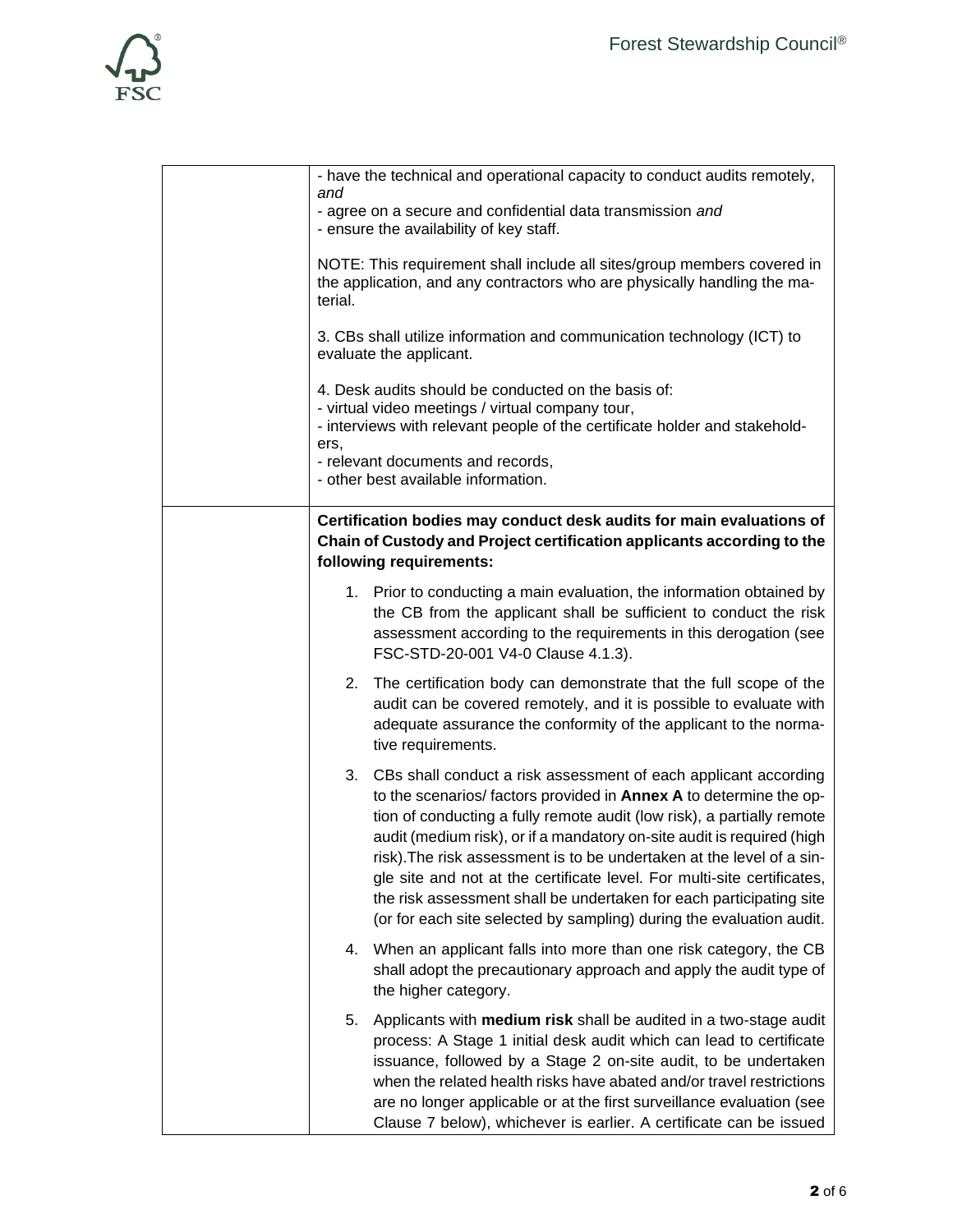

|    | on successful completion of Stage 1. Stage 2 audit shall cover the<br>factors which lead to the medium risk categorization and include<br>requirements whose compliance cannot be verified though a re-<br>mote audit or which require an on-site follow-up to verify compli-<br>ance once processing of FSC material starts.                                                                                |
|----|--------------------------------------------------------------------------------------------------------------------------------------------------------------------------------------------------------------------------------------------------------------------------------------------------------------------------------------------------------------------------------------------------------------|
| 6. | In case the Stage 2 audit cannot be undertaken until the time of<br>the first surveillance evaluation (due to health risks and/or travel<br>restrictions), the stage 2 audit shall be replaced by the full surveil-<br>lance evaluation, which shall be conducted as an on-site audit.                                                                                                                       |
| 7. | The first surveillance evaluation after certification shall be con-<br>ducted within twelve (12) months after the date of the desk audit.<br>Failure shall lead to the suspension of the certificate.                                                                                                                                                                                                        |
| 8. | Any scenario not covered in Annex A shall be considered as 'high-<br>risk'. In such cases, CBs may approach PSU to provide further in-<br>structions.                                                                                                                                                                                                                                                        |
|    | NOTE: This derogation may be modified/ updated based on addi-<br>tional information regarding risk levels categories.                                                                                                                                                                                                                                                                                        |
|    | 9. CBs shall retain documented evidence for each case where this<br>derogation has been applied and document the justification in the<br>audit report.                                                                                                                                                                                                                                                       |
|    | 10. CBs shall submit an aggregated quarterly report to FSC on audits<br>conducted according to this derogation. The first report shall be<br>submitted by the end of June 2020 (FSC will provide the report<br>template).                                                                                                                                                                                    |
|    | Central offices of Group/Multi-site certificates may replace the initial<br>internal audits for new applicant sites/members by desk audits ac-<br>cording to the following requirements:                                                                                                                                                                                                                     |
|    | 11. The new applicant site meets the requirements of clause 5.3.5 of<br>FSC-STD-40-003 V2-1 or                                                                                                                                                                                                                                                                                                               |
|    | 12. The Central Office shall conduct a risk assessment of each appli-<br>cant according to the scenarios/ factors provided in Annex A to<br>determine the option of conducting a fully remote audit (low risk),<br>a partially remote audit (medium risk), or if a mandatory on-site<br>audit is required (high risk). The risk assessment is to be under-<br>taken at the level of each new applicant site. |
|    | 13. When an applicant falls into more than one risk category, the Cen-<br>tral Office shall adopt the precautionary approach and apply the<br>audit type of the higher category.                                                                                                                                                                                                                             |
|    | 14. The risk assessment by the Central Office shall be approved by<br>their certification body prior to conducting remote audits.                                                                                                                                                                                                                                                                            |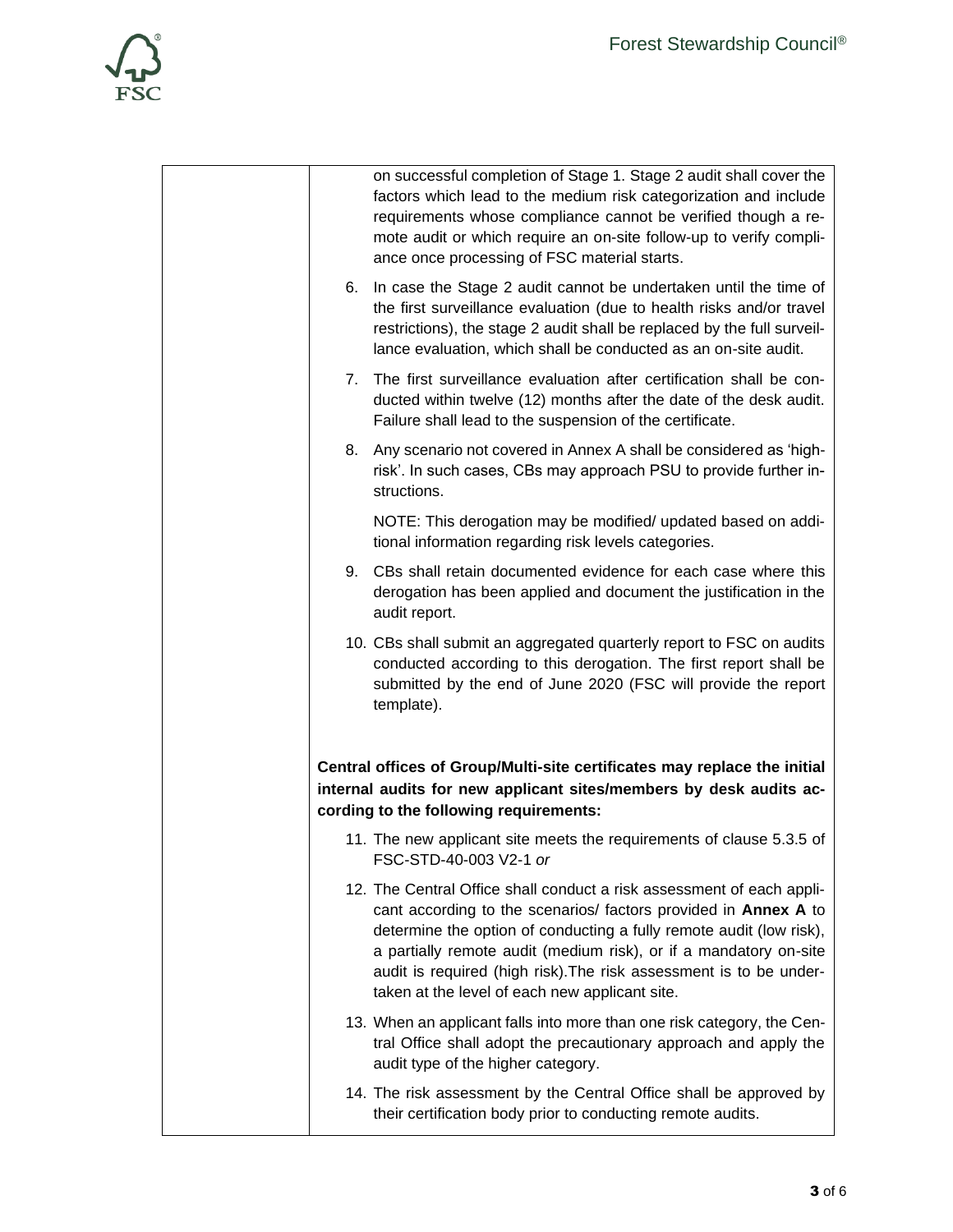

|                           | 15. Applicants with medium risk shall be audited in a two-stage audit                                                                        |  |  |  |
|---------------------------|----------------------------------------------------------------------------------------------------------------------------------------------|--|--|--|
|                           | process: A Stage 1 initial desk audit which can lead to inclusion in                                                                         |  |  |  |
|                           | the FSC group/multi-site certificate, followed by a Stage 2 on-site                                                                          |  |  |  |
|                           | audit, to be undertaken when the related health risks have abated<br>and/or travel restrictions are no longer applicable or at the first an- |  |  |  |
|                           | nual audit (see Clause 16, below), whichever is earlier. Stage 2                                                                             |  |  |  |
|                           | audit shall cover the factors which lead to the medium risk catego-                                                                          |  |  |  |
|                           | rization and include requirements whose compliance cannot be                                                                                 |  |  |  |
|                           | verified though a remote audit or which require an on-site follow-                                                                           |  |  |  |
|                           | up to verify compliance once processing of FSC material starts.                                                                              |  |  |  |
|                           | 16. In case the Stage 2 audit cannot be undertaken until the time of                                                                         |  |  |  |
|                           | the first annual audit (due to health risks and/or travel restrictions),                                                                     |  |  |  |
|                           | the stage 2 audit shall be replaced by the full annual audit, which<br>shall be conducted as an on-site audit.                               |  |  |  |
|                           |                                                                                                                                              |  |  |  |
|                           | 17. Central office and applicant sites shall:<br>- have the technical and operational capacity to conduct audits                             |  |  |  |
|                           | remotely, and                                                                                                                                |  |  |  |
|                           | - agree on a secure and confidential data transmission and                                                                                   |  |  |  |
|                           | - ensure the availability of key staff.                                                                                                      |  |  |  |
|                           | 18. The Central Office shall retain documented evidence for each ap-                                                                         |  |  |  |
|                           | plicant where this derogation has been applied.                                                                                              |  |  |  |
|                           | 19 CBs shall submit an aggregated quarterly report to FSC on in-                                                                             |  |  |  |
|                           | stances where their certificate holders have undertaken remote                                                                               |  |  |  |
|                           | evaluation audits for new applicants according to this derogation.                                                                           |  |  |  |
|                           | The first report shall be submitted by the end of June 2020 (FSC                                                                             |  |  |  |
|                           | will provide the report template).                                                                                                           |  |  |  |
| Scope of deroga-          | ⊠ Generic (applicable by all certification bodies and certificate holders)                                                                   |  |  |  |
| tion                      | □ Specific (applicable only upon individual request and PSU confirma-                                                                        |  |  |  |
|                           | tion)                                                                                                                                        |  |  |  |
| <b>Approval date</b>      | 08 May 2020. Amended on 14 June 2020                                                                                                         |  |  |  |
| <b>Effective date</b>     | 15 June 2020                                                                                                                                 |  |  |  |
| <b>Period of validity</b> | Until 31 December 2020. This derogation will be regularly reviewed prior                                                                     |  |  |  |
|                           | to the end of the validity date and updated and possibly extended as nec-<br>essary.                                                         |  |  |  |
|                           |                                                                                                                                              |  |  |  |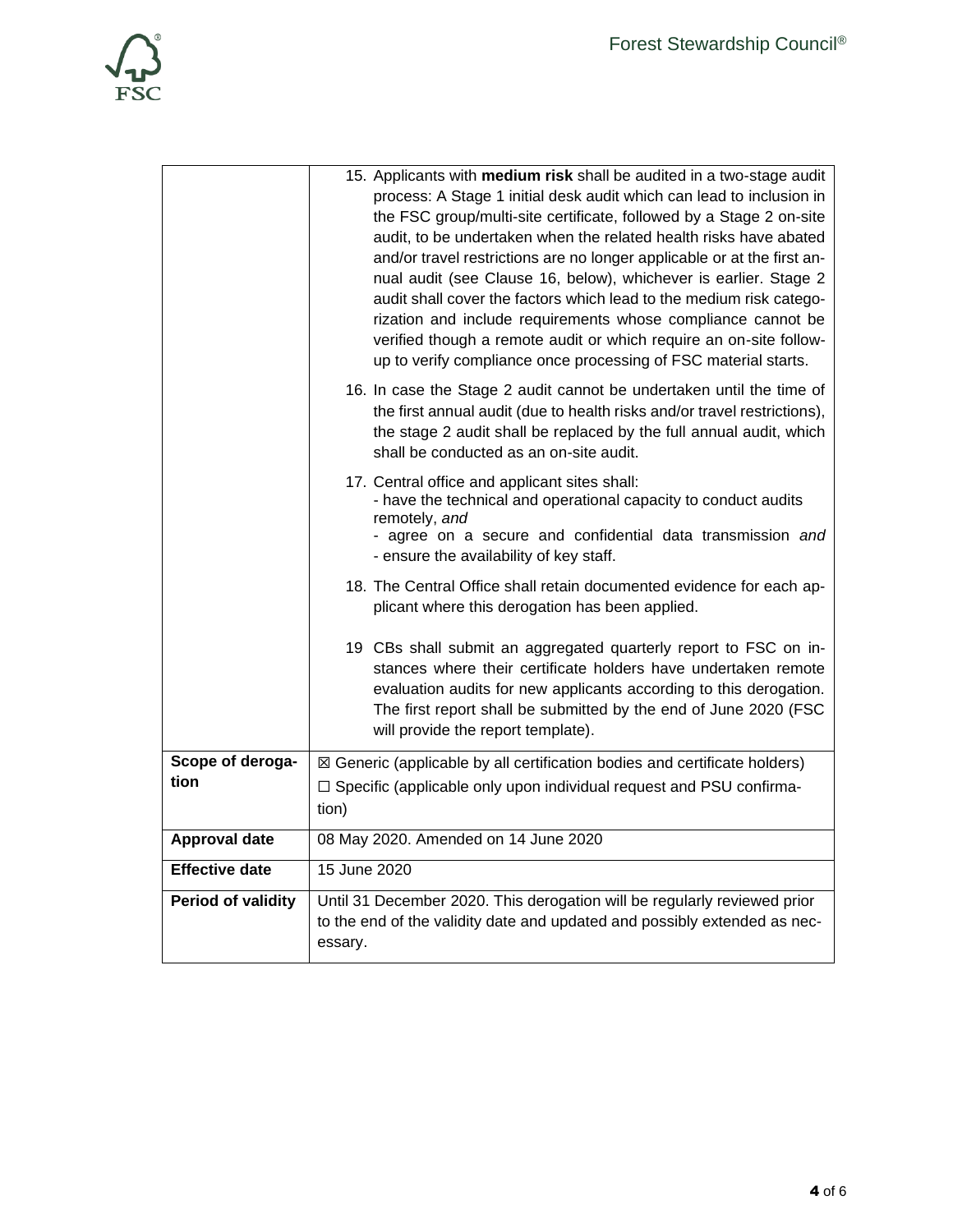

| <b>Scenario</b>                                                                             | Low risk                                                                                                                                                                                                                                                                                                                         | <b>Medium risk</b>                                                                                                                                                                                  | <b>High risk</b>                                                                                                                                                                |
|---------------------------------------------------------------------------------------------|----------------------------------------------------------------------------------------------------------------------------------------------------------------------------------------------------------------------------------------------------------------------------------------------------------------------------------|-----------------------------------------------------------------------------------------------------------------------------------------------------------------------------------------------------|---------------------------------------------------------------------------------------------------------------------------------------------------------------------------------|
| <b>Traders</b>                                                                              | without physical pos-<br>session<br>with physical posses-<br>sion, but restricted to<br>storage/trading in fin-<br>ished and labelled<br>products                                                                                                                                                                                | With physical pos-<br>$\bullet$<br>session and trading<br>in unfinished/non-la-<br>belled products                                                                                                  |                                                                                                                                                                                 |
| <b>Primary and sec-</b><br>ondary producers/<br>processors/printers<br>and related services | <b>Exclusively handling</b><br>$\bullet$<br>certified products made<br>of single input material<br>(e.g., whole site deals<br>with FSC 100%)<br>All inputs to production<br>are eligible inputs ac-<br>cording to Table B in<br>FSC-STD-40-004, only<br>transfer system is used<br>and physical segrega-<br>tion is not required | Use of either per-<br>$\bullet$<br>centage or credit<br>system with/without<br>multiple product<br>groups                                                                                           | High complexity with<br>management and<br>uses of all control sys-<br>tems.                                                                                                     |
| Non-eligible input<br>entering the supply<br>chain                                          | Risk mitigated by tem-<br>poral separation of ma-<br>terial                                                                                                                                                                                                                                                                      | Risk mitigated by<br>$\bullet$<br>identification of ma-<br>terial<br>Risk mitigated by<br>$\bullet$<br>physical separation<br>of materials if mitiga-<br>tion can be verified<br>by real time video | Risk mitigated by<br>$\bullet$<br>physical separation of<br>materials                                                                                                           |
| <b>Contractors/out-</b><br>sourcing activities                                              | Low risk contractors or<br>$\bullet$<br>High-risk contractors<br>with low risk categori-<br>zation as per Clause<br>9.3 of FSC-STD-20-011                                                                                                                                                                                        | Low risk contractors<br>$\bullet$<br>but with identified<br>risk of improper ad-<br>ditions or mixing by<br>the contractors at<br>the contracting facil-<br>ity                                     | High risk contractors<br>$\bullet$<br>as defined in Clause<br>9.2 of FSC-STD-20-<br>011                                                                                         |
| <b>Sourcing reclaimed</b><br>materials                                                      | Supplier audit program<br>undertaken by another<br>FSC accredited CB                                                                                                                                                                                                                                                             | Reclaimed material<br>classification can be<br>demonstrated<br>through objective ev-<br>idence upon receipt.                                                                                        | Supplier audit pro-<br>$\bullet$<br>gram undertaken by<br>applicant organization<br>and reclaimed mate-<br>rial classification<br>through objective evi-<br>dence not possible. |
| <b>Sourcing CW</b><br>through implemen-<br>tation DDS as per<br>requirements of             | Low risk of origin, and<br>Low risk of mixing                                                                                                                                                                                                                                                                                    | Specified risk for<br>$\bullet$<br>origin (mitigation<br>measures do not re-<br>quire field level veri-<br>fication) and                                                                            | Specified risk for<br>origin (mitigation<br>measures require field<br>level verification) or                                                                                    |

## **Annex A: Risk determination for undertaking remote main evaluation audits**